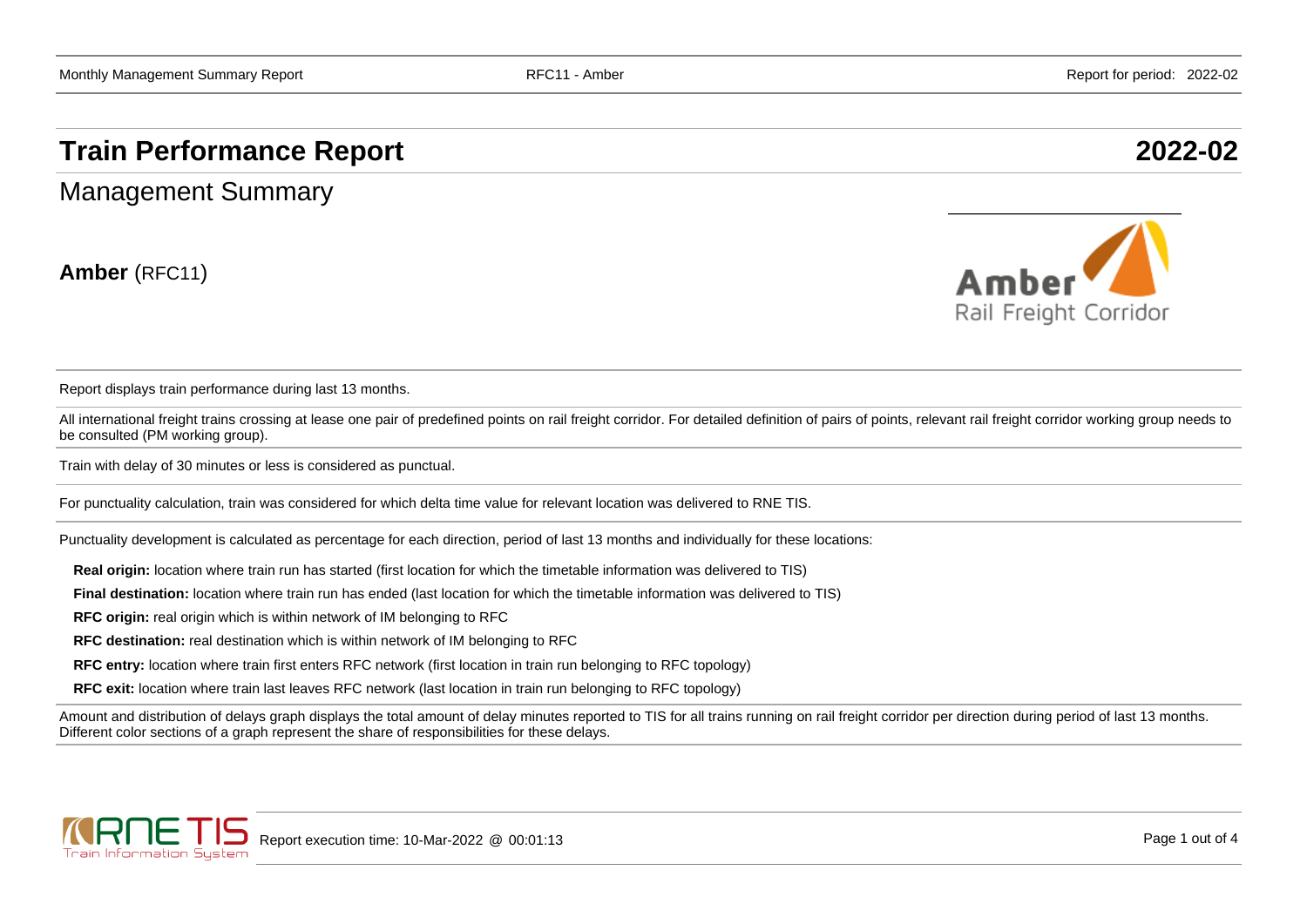#### **Punctuality development over period of 13 months North-South North-South**



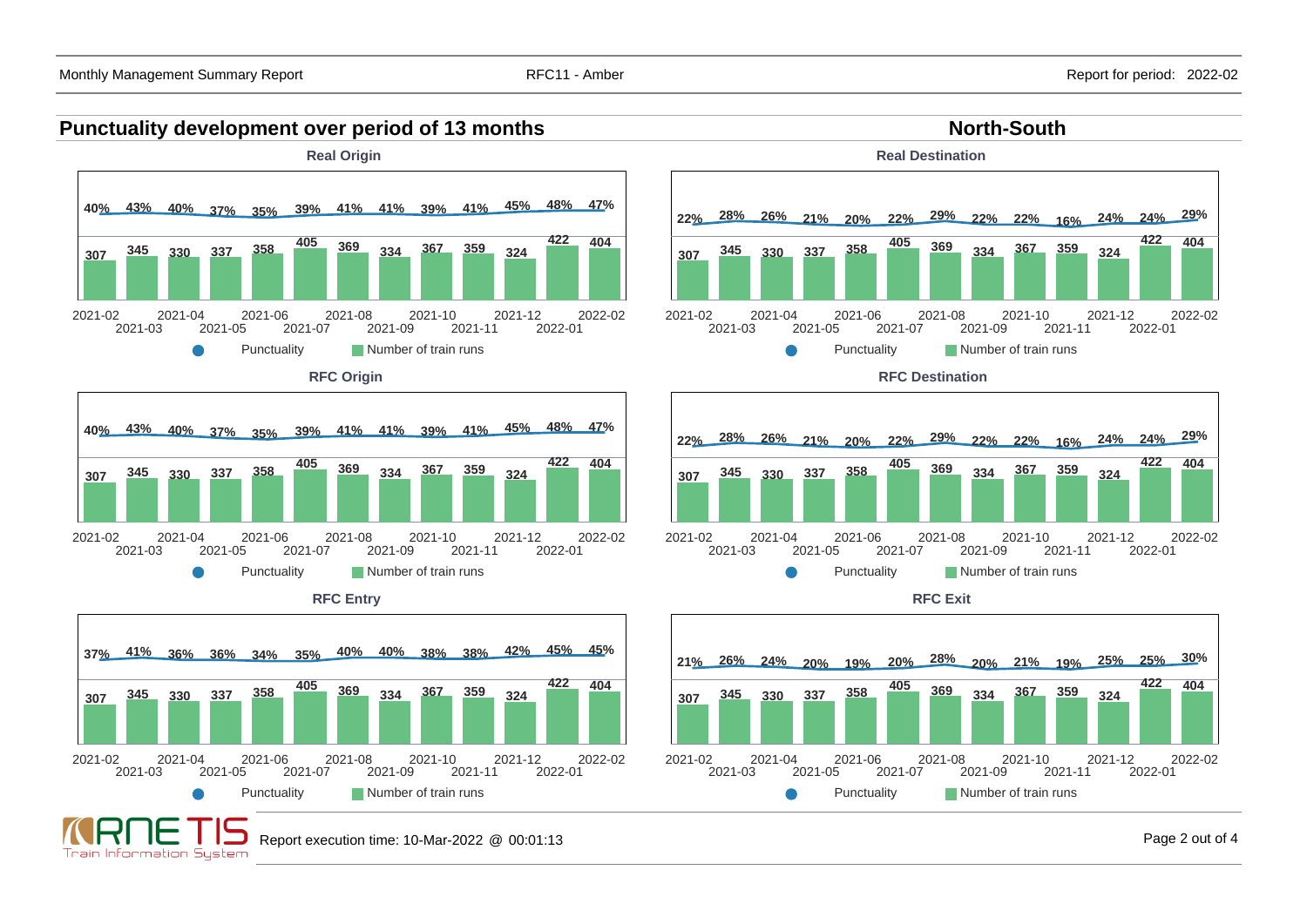Train Information System

#### **Punctuality development over period of 13 months South-North South-North**



Report execution time: 10-Mar-2022 @ 00:01:13 Page 3 out of 4